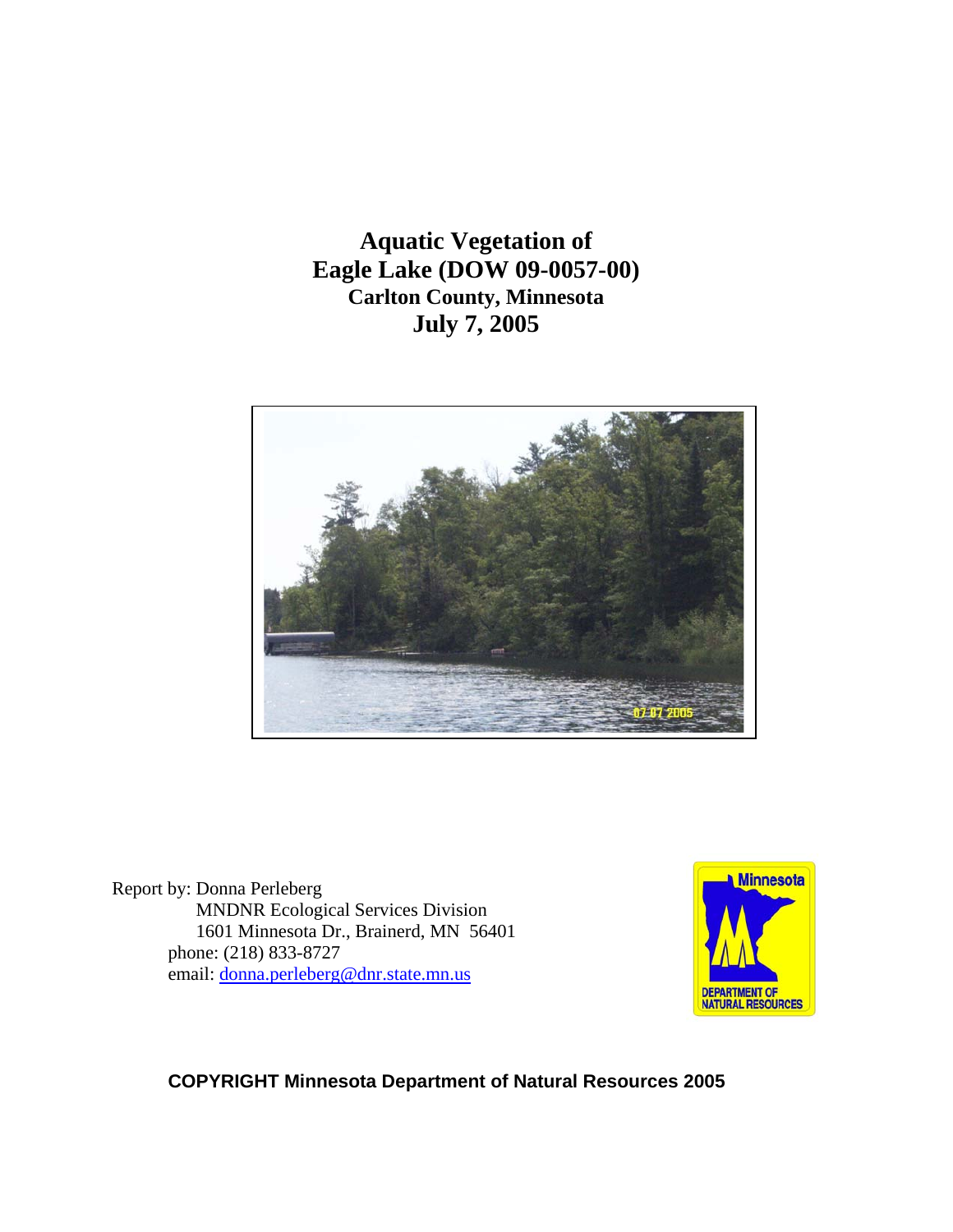# **Acknowledgments**

**Lake sampling**: Donna Perleberg and Cody Peterson, MnDNR Division of Ecological Services

**Data Entry:** Michele Mattson, MnDNR Division of Ecological Services

**Funding:** Collection of these data was made possible by support from the Heritage Enhancement Fund.

### **This report should be cited as:**

D. Perleberg. 2005. Aquatic Vegetation of Eagle Lake (DOW 09-0057-00) Carlton County, Minnesota, July 7, 2005.

## **Summary**

Eagle Lake aquatic plant community includes a diversity of emergent, floating-leaved and submerged plant species. At total of 23 species were recorded during the July 7, 2005 survey, including several species that are indicative of lower alkalinity lakes. Mid-summer algal blooms may limit the distribution of aquatic plants in the lake. Northern watermilfoil (*Myriophyllum sibiricum*) was commonly found to a depth of ten feet but most species were restricted to depths less than six feet.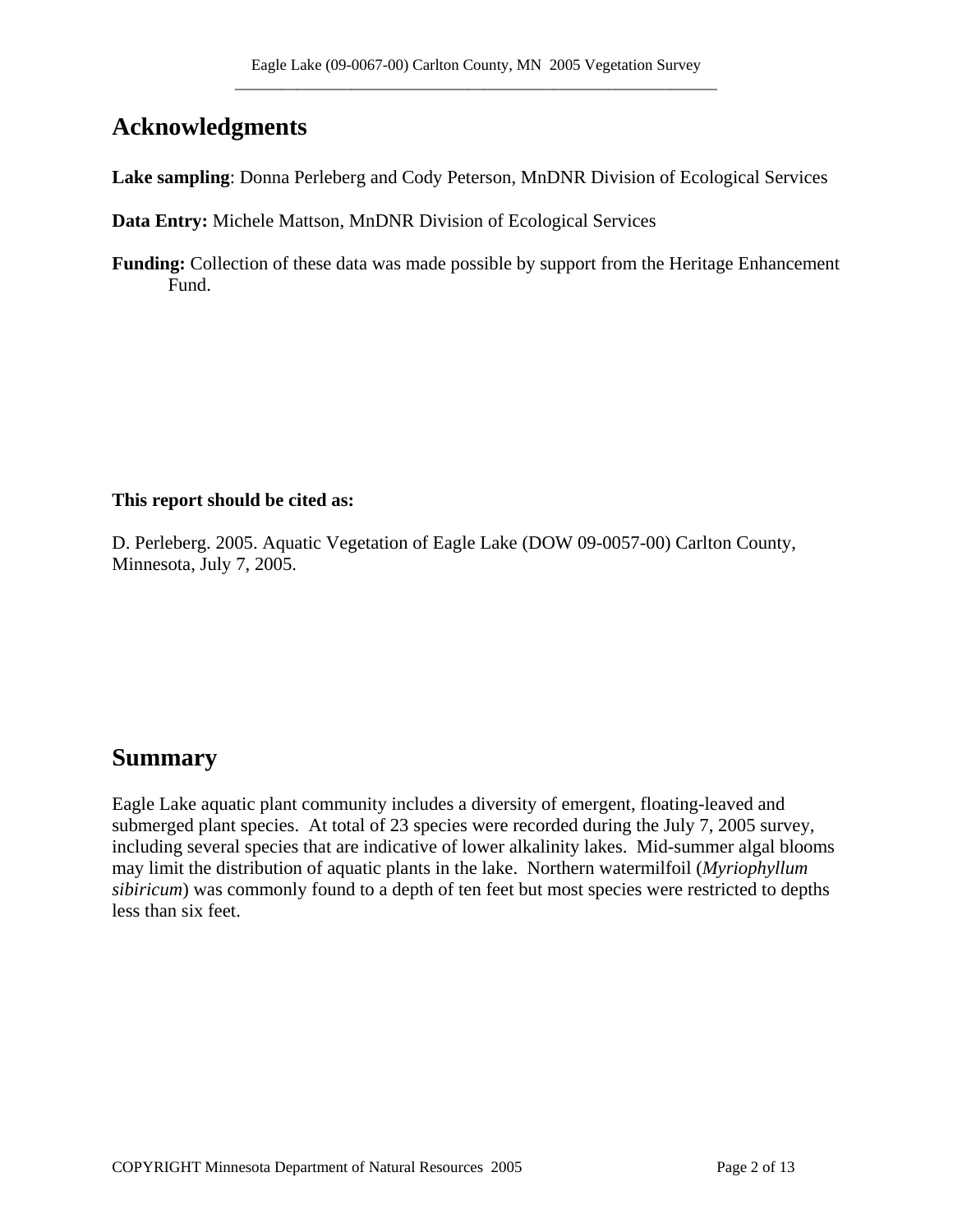# **Introduction**

## **Survey Lake Description**

Eagle Lake (09-0057-00) is located about two miles south of the town of Cromwell, Carlton County, Minnesota. The lake occurs within the ecological region called the [Laurentian Mixed Forest Province,](http://www.dnr.state.mn.us/ecs/index.html) or the true forested region of the state (Fig. 1).

Eagle Lake occurs within the major watershed of the Grand Rapids branch of the Mississippi River. The lake receives flow from two inlets on the west end of the lake and one in the north. An outlet flows from the north end of the lake to Lower Island Lake, then through a series of lakes to the Tamarack River. The Tamarack River continues to the Prairie River, to Big Sandy River and then north to the Mississippi River (Fig. 2). Previous surveys



report that the water level of Eagle Lake remains relatively stable in heavy rain or drought (MnDNR Lake Files). Land use in this portion of the watershed is a mix of upland and lowland deciduous forest, lowland conifer forest, shrubland and open crop and grassland.

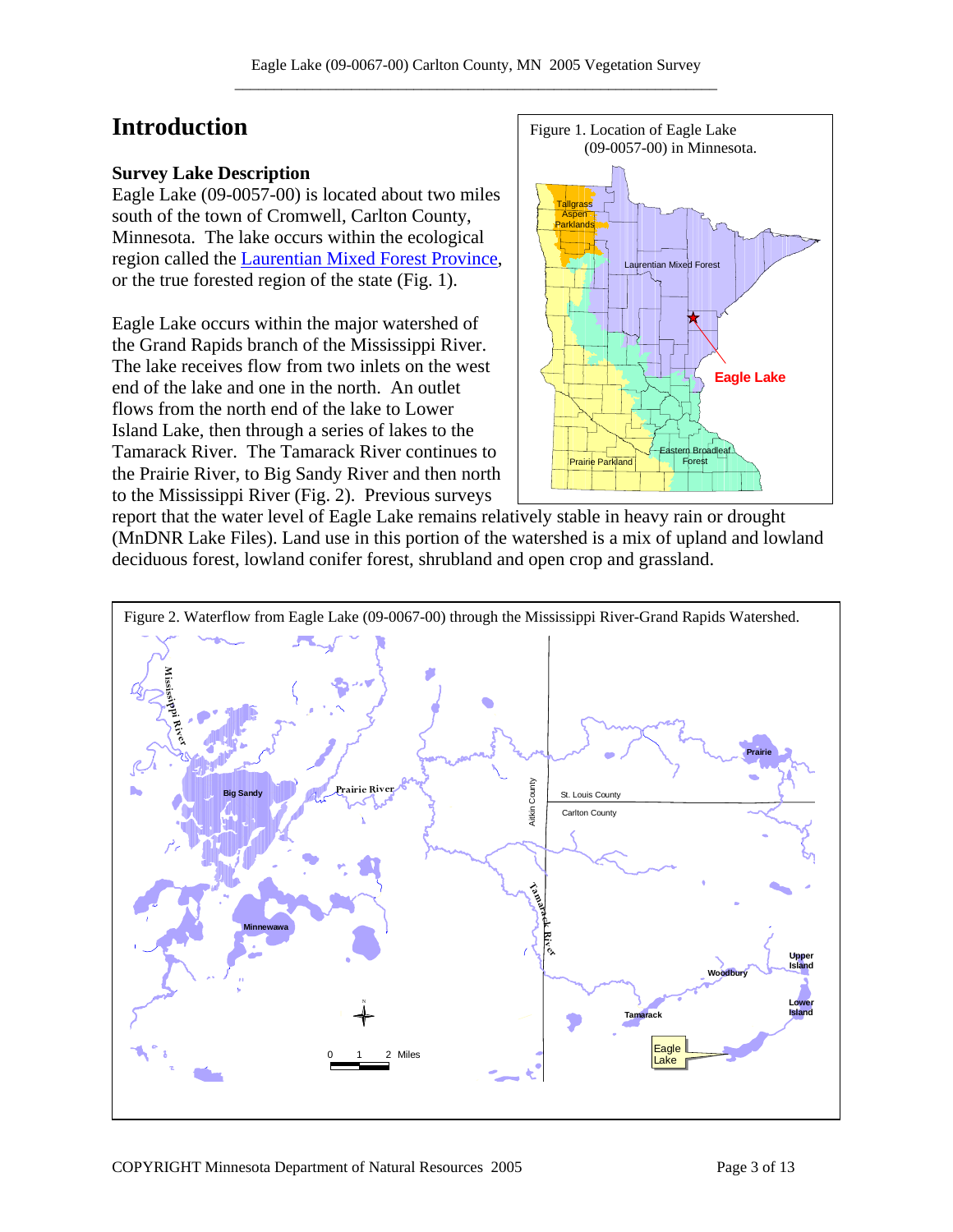

Eagle Lake has a surface area of approximately 380 acres and a maximum depth of about 35 feet. About 30 percent of the lake is shallow, with depths less than 15 feet (Fig. 3). The majority of the shoreline is developed with residential homes and a public access is located on the northeast side of the lake.

Based on 1998 water quality data, Eagle Lake's total phosphorus concentration was higher than that found for most other lakes in the region (Klang and Heiskary 1999) and the lake is classified as eutrophic. Water clarity, as measured by mean summer Secchi Disc readings from 1995 through 2005, was about eight feet (MPCA 2005) and algal blooms have been reported in late summer (MnDNR Fisheries Lake Files).

Historically, emergent vegetation has been reported around the lake perimeter with concentrations in the northern and southwestern bays and submerged vegetation has been restricted to depths of six feet or less with most plants found along the western shore (MnDNR Fisheries Lake Files).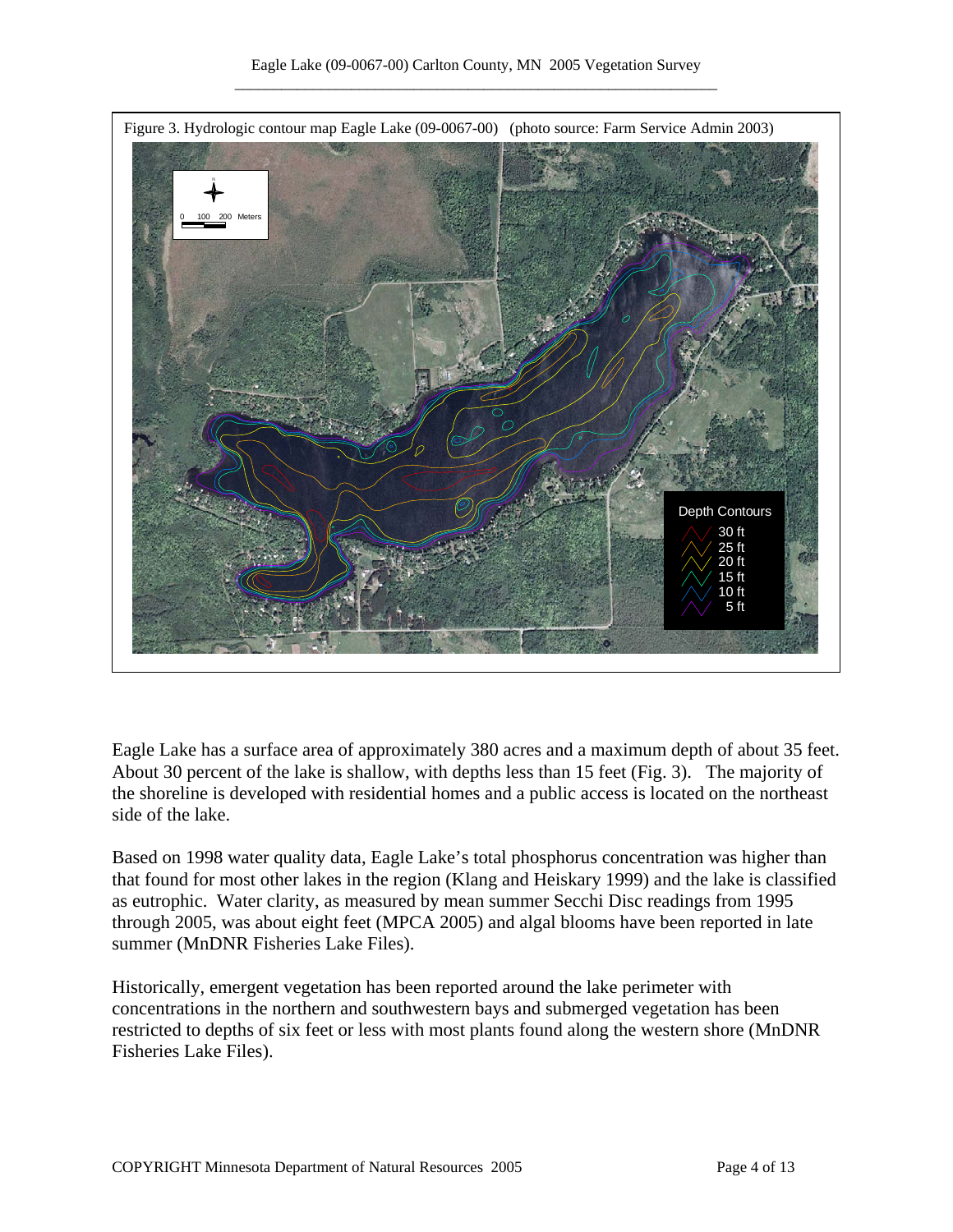#### **Vegetation Survey Objectives**

The purpose of the 2005 survey of Tamarack Lake was to describe the current aquatic plant community, including:

- 1) Estimate the maximum depth of rooted vegetation
- 2) Estimate the percent of the lake occupied by rooted vegetation
- 3) Record the aquatic plant species that occur in the lake
- 4) Estimate frequencies of occurrence of individual species
- 5) Develop maps of the distribution of the common species

# **Methods**

#### **Point-Intercept Survey**

A Point-Intercept vegetation survey of Eagle Lake was conducted on July 7, 2005 following the methodology described by Madsen (1999). Sample points were established with Geographic Information System (GIS) software using a 60 meter by 60 meter grid across the lake surface.

After the survey points were generated in the GIS, they were uploaded into a Global Positioning System (GPS) unit, which was used to navigate the boat to each sample point.

One side of the boat was designated as the sampling area. At each site, water depth was recorded in one foot increments using a measured stick in water depths less than eight feet and an electronic depth finder in water depths greater than eight feet. A double-headed, weighted garden rake, attached to a rope was used to survey vegetation not visible from the surface (Fig. 4). The surveyors recorded all plant species found within a one meter squared sample site at the pre-designated side of the boat.

Nomenclature followed Crow and Hellquist (2000). Voucher specimens were collected for most plant species and are stored at the MnDNR in Brainerd. After initial



field sampling, surveyors decided not to sample in depths greater than 20 feet because they were consistently not finding vegetation beyond that depth. A total of 273 points were sampled in Eagle Lake and 270 of these points fell within the shore to 20 feet zone and 72 occurred within the shore to 10 feet zone (Fig. 5).

Data were entered into a Microsoft Access database and frequency of occurrence was calculated for each species as the number of sites in which a species occurred divided by the total number of sample sites. Frequency values were calculated for the entire sampled area (shore to 20 feet) and for the shore to 10 feet zone. Data were also grouped into four depth zones for analysis: 0 to 5 feet, and 6 to 10 feet, 11 to 15 feet, and 16 to 20 feet.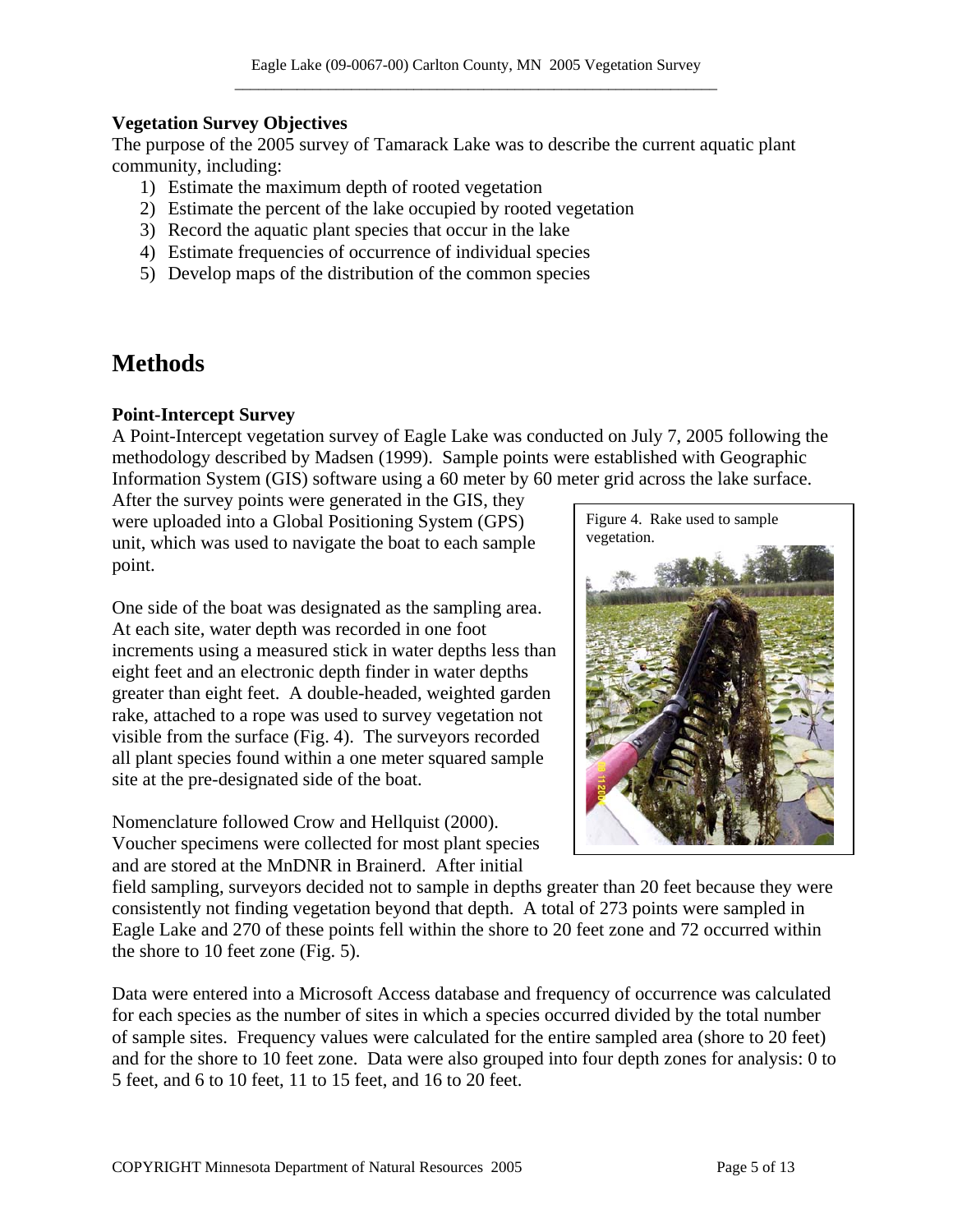

#### Example 1:

On Eagle Lake, there were 270 sample sites within the shore to 20 feet zone. Northern milfoil occurred 28 of those sites. Frequency of northern milfoil in shore to 20 ft zone of Eagle Lake  $= 28/270 = 10\%$ 

#### Example 2:

On Eagle Lake, there were 73 sample sites within the shore to 10 feet zone. Northern milfoil occurred 26 of those sites. Frequency of northern milfoil in shore to 10 ft zone of Eagle Lake  $= 26/72 = 36\%$ 

### **Emergent and floating-leaf bed mapping**

Major beds of emergent and floating-leaf vegetation were mapped by digitizing images from 2003 Farm Service Administration color aerial photography and from field notes. These beds were not mapped in the field using GPS and are intended only as an estimate of distribution. Further field work would be required to better estimate the locations of these vegetation stands.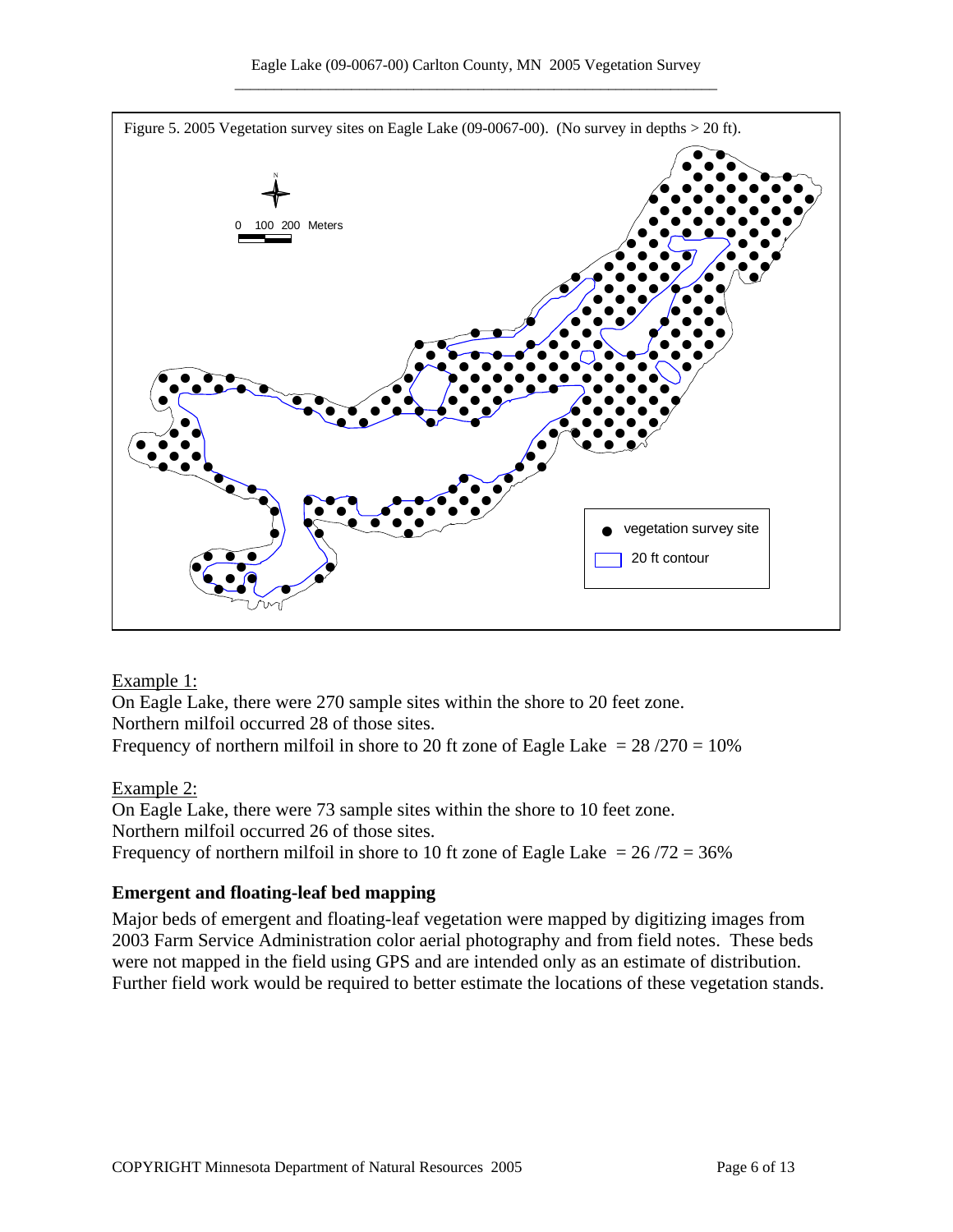# **Results / Discussion**

**Distribution of vegetation with water depth**  Aquatic plants occurred to a maximum depth of 11 feet in Eagle Lake, however plants were sparse at that depth. Plants were most frequent from shore to the five feet depth where 91 percent of all of the sample sites contained vegetation. Plant occurrence declined with increasing water depths and in depths from six to ten feet, only 59 percent of the sites were vegetated (Fig. 6). Beyond the ten feet depth, only one sample site contained vegetation.

### **Types of aquatic plants found**

During the surveys of Eagle Lake, a total of 23 aquatic plant species were found,







including six emergent, two floating-leaved, and 15 submerged (Table 1). No non-native aquatic plant species were observed during the survey. All species occurred in the zone from shore to a depth of five feet and only eight species occurred beyond that depth (Fig. 7).

## **Emergent and floating-leaved plants**

Emergent and floating-leaved species were restricted to depths less than six feet (Fig. 7) and within this zone, 24 percent of the sample sites contained at least one emergent or floating-leaf species. Emergent and floating-leaved species were most common in the shallow areas at the west and north ends of the lake and scattered areas along the south shore (Fig. 8).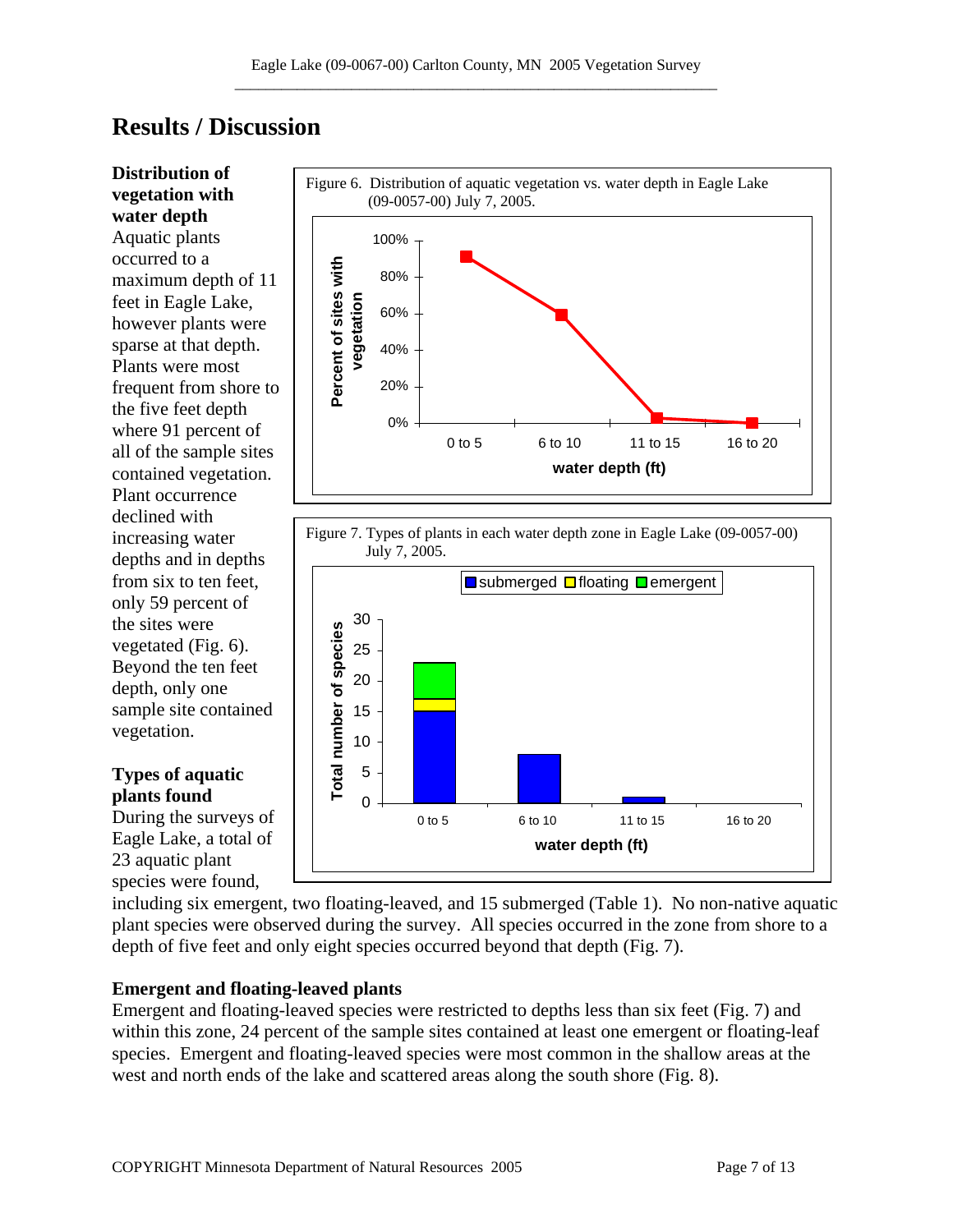| <b>Life Forms</b>                                                                                    | <b>Common Name</b>           | <b>Scientific Name</b>     | <b>FREQUENCY</b><br>$=$ percent of sites in<br>which species occurred                                                                                                                                                                                      |                        |
|------------------------------------------------------------------------------------------------------|------------------------------|----------------------------|------------------------------------------------------------------------------------------------------------------------------------------------------------------------------------------------------------------------------------------------------------|------------------------|
|                                                                                                      |                              |                            |                                                                                                                                                                                                                                                            |                        |
|                                                                                                      |                              |                            | <b>SUBMERGED</b><br>These plants grow<br>primarily under the<br>water surface.<br>Upper leaves may<br>float near the surface<br>and flowers may<br>extend above the<br>surface. Plants are<br>usually rooted or<br>loosely anchored to<br>the lake bottom. | Northern water milfoil |
| Variable pondweed                                                                                    | Potamogeton gramineus $(v)$  | 0.05                       |                                                                                                                                                                                                                                                            | 0.19                   |
| Wild celery                                                                                          | Vallisneria americana (v)    | 0.05                       |                                                                                                                                                                                                                                                            | 0.18                   |
| Water marigold                                                                                       | Megaladonta beckii(v)        | 0.03                       |                                                                                                                                                                                                                                                            | 0.11                   |
| Clasping-leaf pondweed                                                                               | Potamogeton richardsonii (v) | 0.03                       |                                                                                                                                                                                                                                                            | 0.10                   |
| Large-leaf pondweed                                                                                  | Potamogeton amplifolius (v)  | 0.01                       |                                                                                                                                                                                                                                                            | 0.06                   |
| <b>Bushy</b> pondweed                                                                                | Najas flexilis $(v)$         | 0.01                       |                                                                                                                                                                                                                                                            | 0.06                   |
| Water stargrass                                                                                      | Zosterella dubia             | 0.01                       |                                                                                                                                                                                                                                                            | 0.06                   |
| Narrow-leaf pondweed                                                                                 | Potamogeton sp. $(v)$        | 0.01                       |                                                                                                                                                                                                                                                            | 0.03                   |
| Flatstem pondweed                                                                                    | Potamogeton zosteriformis    | 0.01                       |                                                                                                                                                                                                                                                            | 0.03                   |
| White-stem pondweed                                                                                  | Potamogeton praelongus (v)   | 0.01                       |                                                                                                                                                                                                                                                            | 0.03                   |
| White water buttercup                                                                                | Ranunculus sp. (v)           | < 0.01                     |                                                                                                                                                                                                                                                            | 0.01                   |
| Muskgrass                                                                                            | Chara sp.                    | < 0.01                     |                                                                                                                                                                                                                                                            | 0.01                   |
| Quillwort                                                                                            | <i>Isoetes sp.</i> $(v)$     | < 0.01                     |                                                                                                                                                                                                                                                            | 0.01                   |
| Star duckweed                                                                                        | Lemna trisulca               | < 0.01                     |                                                                                                                                                                                                                                                            | 0.01                   |
| <b>FLOATING</b>                                                                                      | Yellow waterlily             | Nuphar variegata $(v)$     | 0.01                                                                                                                                                                                                                                                       | 0.06                   |
| These plants are rooted<br>in the lake bottom and<br>have leaves that float<br>on the water surface. | Floating-leaf burreed        | Sparganium sp. $(v)$       | present                                                                                                                                                                                                                                                    | present                |
| <b>EMERGENT</b><br>These plants extend                                                               | Spikerush                    | Eleocharis sp. $(v)$       | 0.01                                                                                                                                                                                                                                                       | 0.06                   |
|                                                                                                      | <b>Bulrush</b>               | Scirpus sp. $(v)$          | 0.01                                                                                                                                                                                                                                                       | 0.04                   |
| well above the water                                                                                 | Horsetail                    | Equisetum fluviatile $(v)$ | 0.01                                                                                                                                                                                                                                                       | 0.01                   |
| surface and are                                                                                      | Giant burreed                | Sparganium eurycarpum (v)  | present                                                                                                                                                                                                                                                    | present                |
| usually found in                                                                                     | Arrowhead                    | Sagittaria sp. (v)         | present                                                                                                                                                                                                                                                    | Present                |
| shallow water, near                                                                                  | Calla lily                   | Calla palustris $(v)$      | Present                                                                                                                                                                                                                                                    | Present                |
| shore.                                                                                               | Cattail                      | Typha sp.                  |                                                                                                                                                                                                                                                            |                        |

# **Table 1. Aquatic Plants of Eagle Lake, Carlton County (DOW 09-0057-00), July 7, 2005**

(v) = voucher specimen collected

 $\gamma$  present = species was found in lake but did not occur in sample sites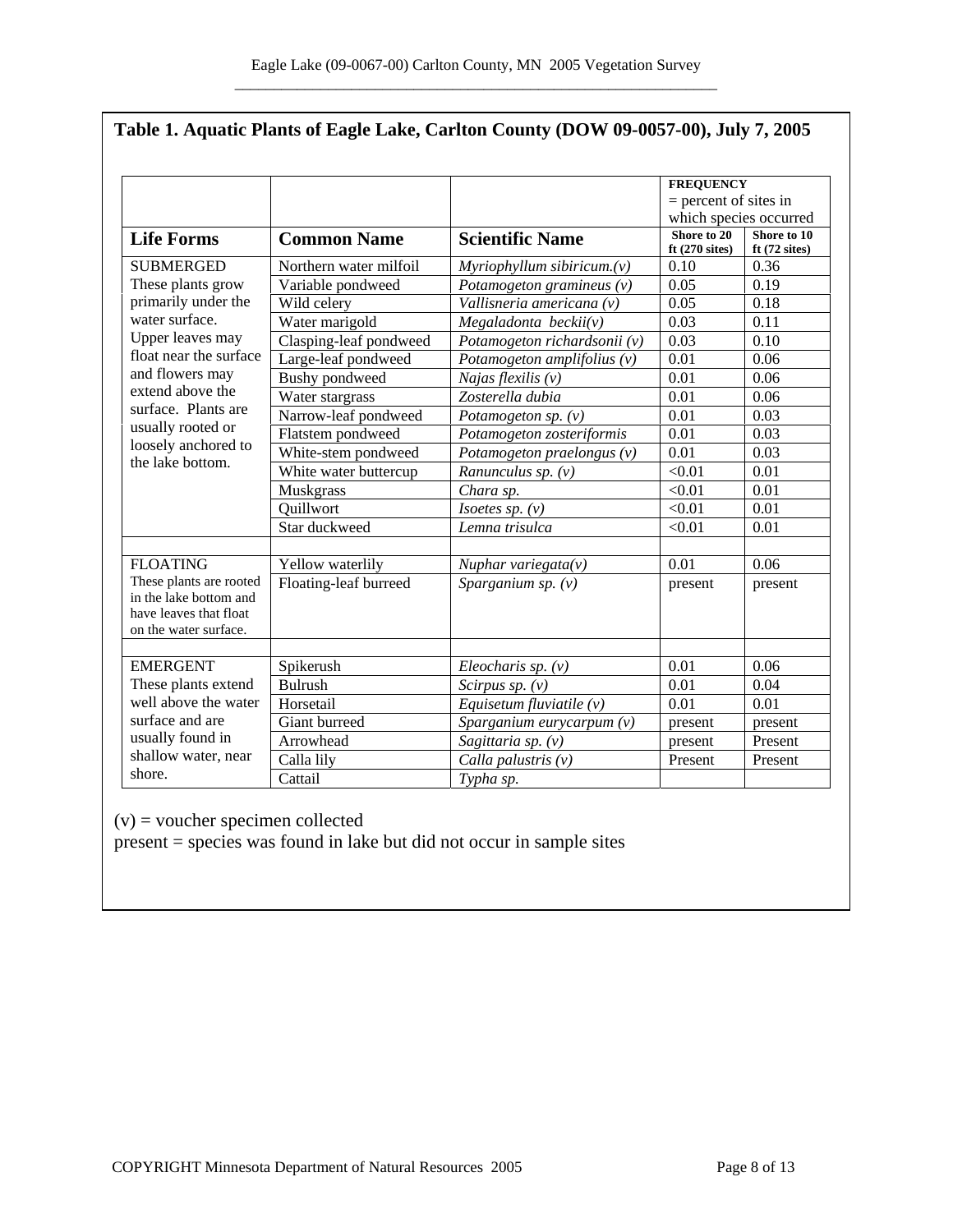

Emergent and floating-leaf beds along undeveloped shores were often continuous while those along developed shores were broken by cuts created perpendicular to shore for boat access and other recreational use.

Common emergent species found in Eagle Lake included spikerush (*Eleocharis* sp.), (*Scirpus sp*.), horsetail (*Equisetum fluviatile)*, and giant burreed (*Sparganium eurycarpum*). [Yellow waterlily](http://www.dnr.state.mn.us/aquatic_plants/floatingleaf_plants/spatterdock.html) (*Nuphar variegata*) and floating-leaved burreed (*Sparganium* sp.) were the common floating-leaved species present.

#### **Submerged plants**

Submerged plants were the most abundant type of vegetation in

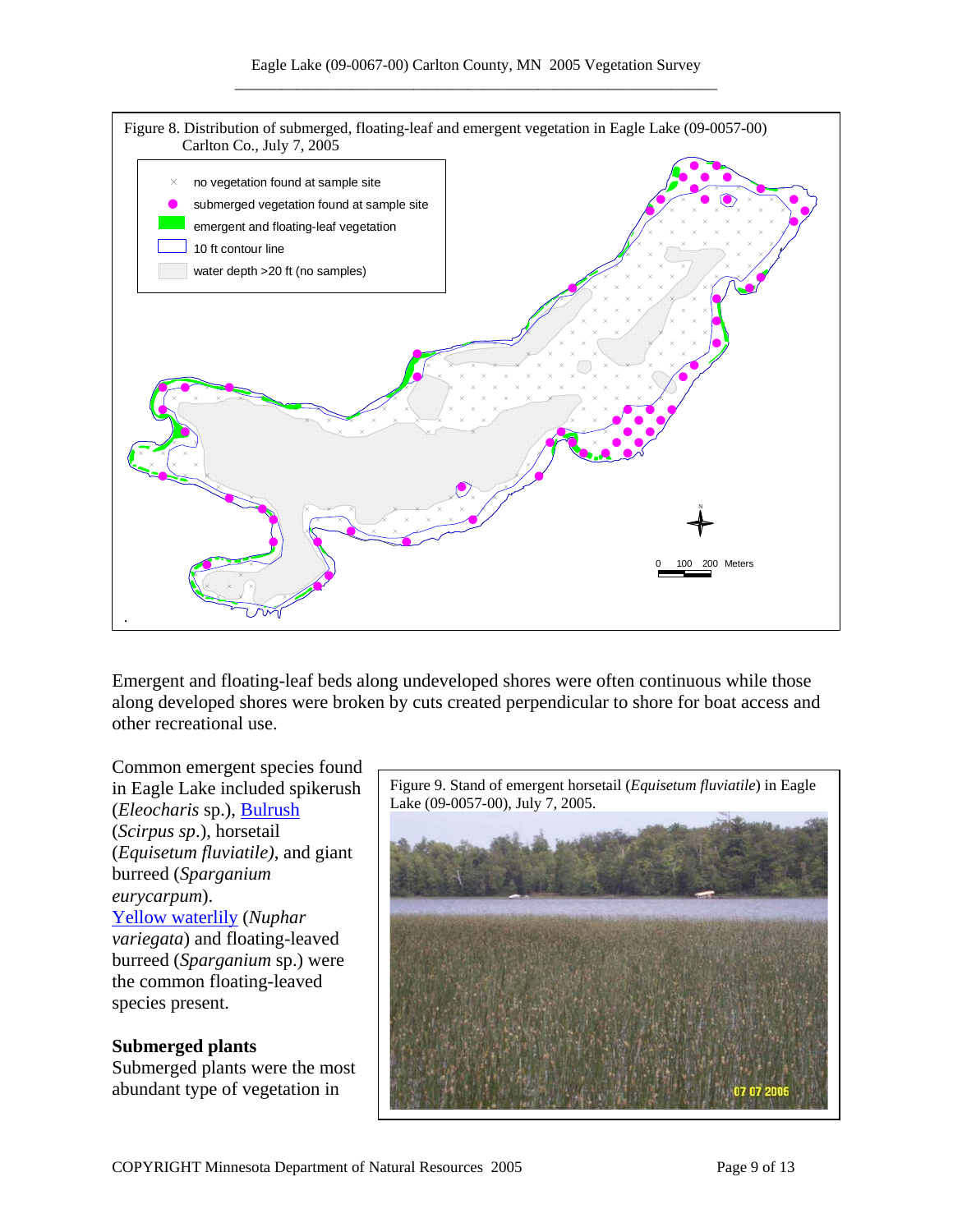Eagle Lake but were present in only 20 percent of all sites surveyed. Most submerged species were restricted to depths less than six feet (Fig. 7) and submerged plant growth was mostly in the zone from shore to ten feet where 79 percent of sites contained submerged plants.

[Northern watermilfoil](http://www.dnr.state.mn.us/aquatic_plants/submerged_plants/northern_watermilfoil.html) (*Myriophyllum sibiricum*) was the most frequently occurring submerged species and was present in 36 percent of the sites from shore to 10 feet. It was the species with the greatest depth range and was the only species found to the maximum depth of 11 feet. It was most common in depths from six to 10 feet where it occurred with a frequency of 48 percent (Fig. 10). Northern water milfoil was most often found in the east half of the lake (Fig. 11).



[Broad-leaf pondweeds](http://www.dnr.state.mn.us/aquatic_plants/submerged_plants/broadleaf_pondweeds.html) are a group that includes variable pondweed (*Potamogeton gramineus*), clasping-leaf (*Potamogeton richardsonii*), large-leaf (*Potamogeton amplifolius*), and white-stem pondweed (*Potamogeton praelongus*). These species are sometimes referred to as "cabbage" because of their broad submerged leaves. In Eagle Lake, this group of species was most common in depths less than six feet (Fig. 10) and was widespread around the lake in shallow water (Fig. 11). The most common species in this group was variable pondweed, which was found in 19 percent of the shallow water (shore to 10 feet) sample sites (Table 1).

[Wild celery](http://www.dnr.state.mn.us/aquatic_plants/submerged_plants/wild_celery.html) (*Vallisneria americana*) occurred in 18 percent of the sites from shore to 10 feet (Table 1). It was found to a depth of seven feet but was most abundant in depths less than six feet (Fig. 10). Wild celery prefers hard substrates and was found at several locations around the lake, usually at sites where northern milfoil was absent (Fig. 11).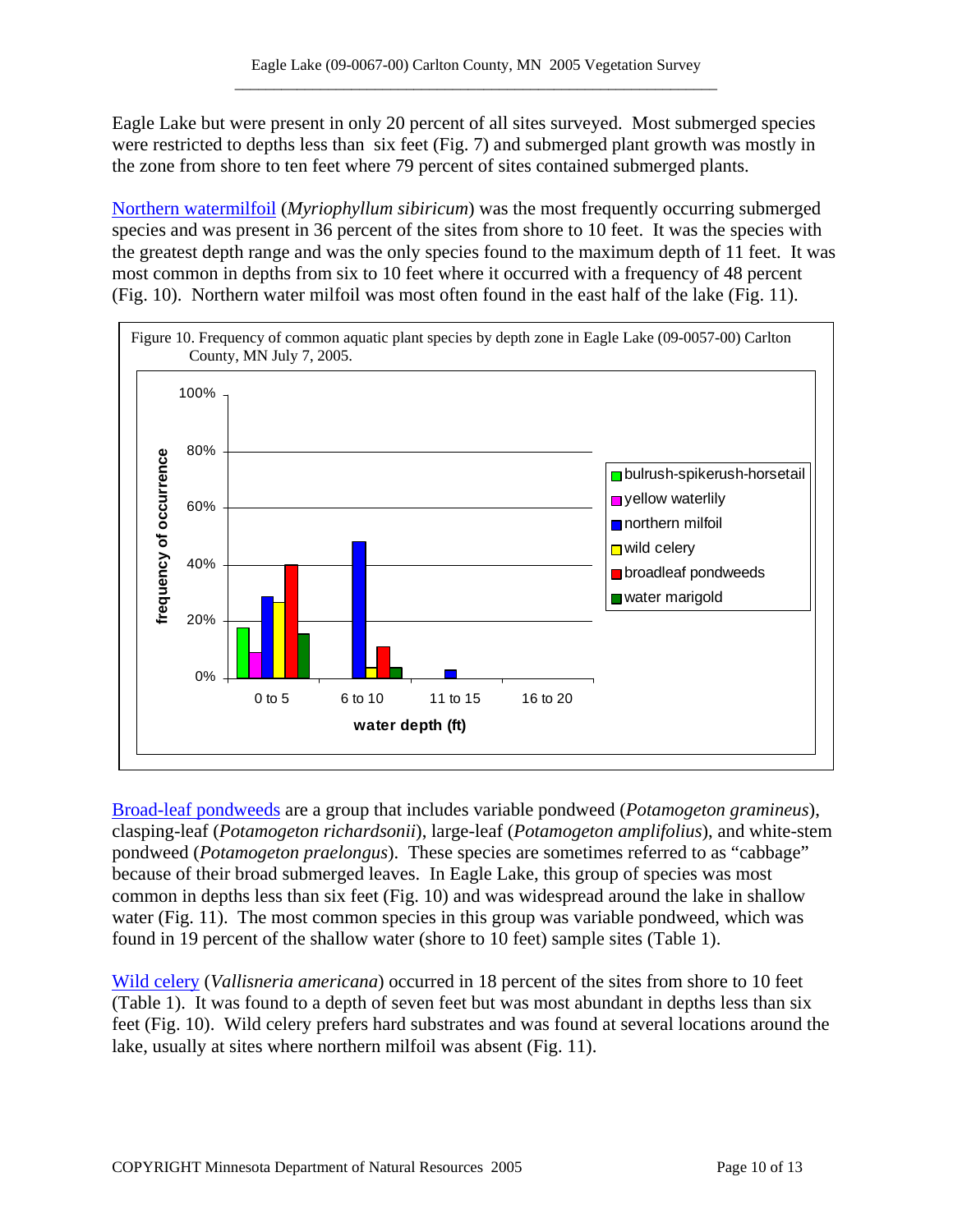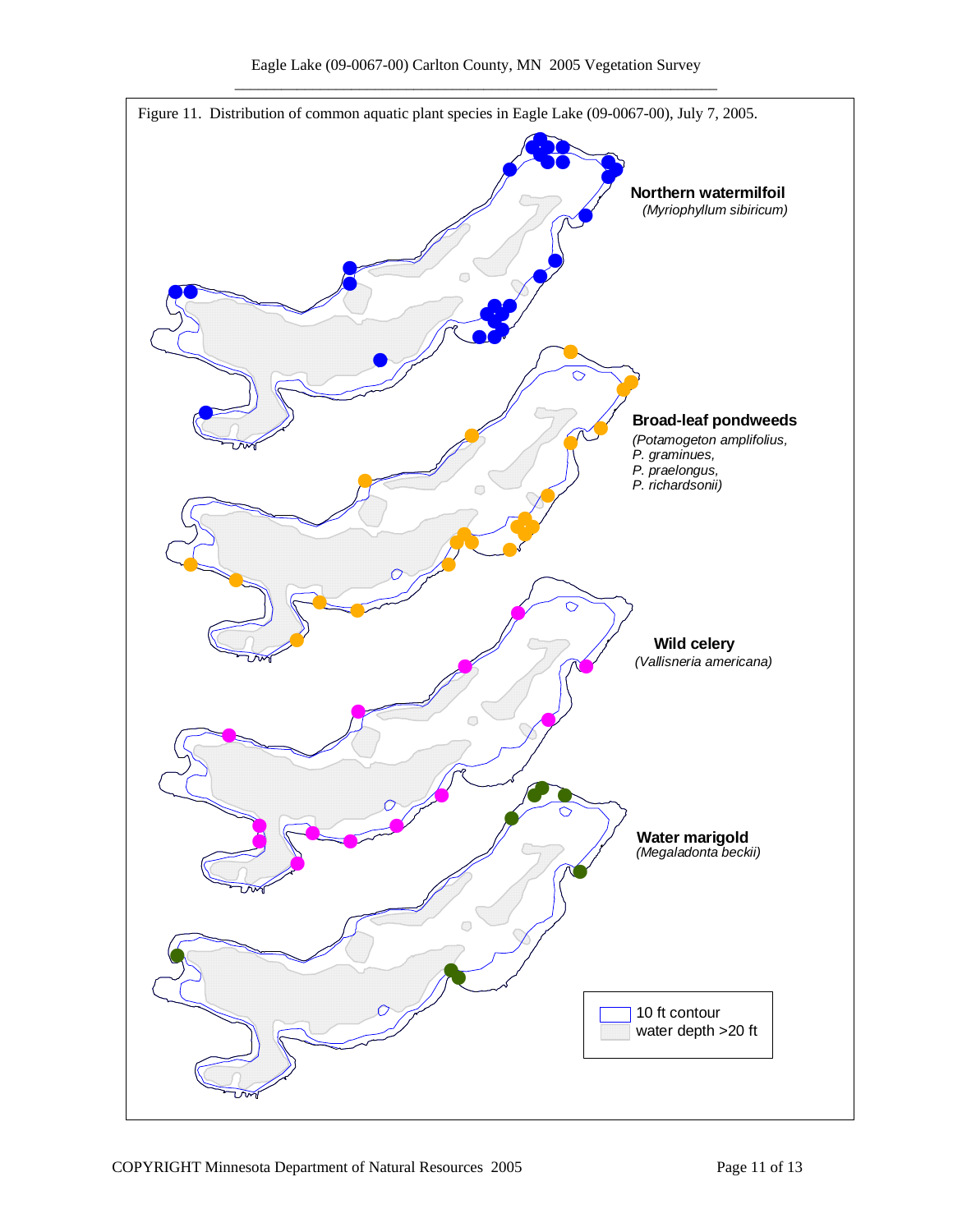Water marigold (*Megaladonta beckii*) was primarily found in the east half of the lake (Fig. 10). This species was present in 11 percent of the sites from shore to 10 feet and was restricted to depths less than six feet (Fig. 9)

All other species were found in less than 10 percent of all surveyed sites (Table 1). Some species found in Eagle Lake are associated are associated with low alkalinity waters of northeastern Minnesota lakes. These include quillwort (*Isoetes* sp.) and floating-leaf burreed (*Sparganium* sp.).

The aquatic plant community of Eagle Lake includes a diversity of species and their different life forms provide valuable habitat for fish and wildlife, (Click here for more information on: [value](http://www.dnr.state.mn.us/shorelandmgmt/apg/value.html)  [of aquatic plants](http://www.dnr.state.mn.us/shorelandmgmt/apg/value.html) ). Low water clarity in mid-summer likely prevents much plant growth beyond the depth of ten feet. Some species, such as the broad-leaf pondweeds and water marigold, are very intolerant of turbidity or low light and are even further restricted to shallow water.

The 2005 vegetation survey of Eagle Lake gives a "snapshot" of the aquatic plant community. Data collected during the 2005 survey can be compared to future quantitative surveys of this lake to better estimate how the plant community may be changing. Monitoring changes in aquatic plant communities can help reflect changes in the overall water quality of the lake and watershed.

Factors that may lead to change in the aquatic plant community of Eagle Lake include:

### • **Change in water clarity**

Light availability is a significant factor limiting plant distribution and abundance. The amount of light available to submersed aquatic plants is typically dependent on both water clarity and depth. Excess nutrients, such as elevated phosphorus levels, that result in higher algal levels, can lead to lower water clarity. If water clarity decreases, submerged vegetation may be less common.

### • **Water level fluctuations**

Most aquatic plants are adapted to minor changes in water levels, but large fluctuations may result in changes in plant distribution and species composition.

#### • **Snow cover**

Many submerged plants have the ability to grow under the ice, especially if there is little snow cover and sunlight reaches the lake bottom. In years following low snow cover, some submerged plants may increase in abundance.

### • **Water temperatures / length of growing season**  In years with cool spring temperatures, submerged plant growth may be less dense than in years with early springs and prolonged warm summer days.

## • **Natural fluctuation in plant species.**

Many submerged plants are perennial and grow in similar locations each year. However, a few species, such as bushy pondweed (*Najas flexilis*), are annuals and are dependant on the previous years seed set for regeneration.

#### • **Herbivores**

Native wildlife, such as muskrats and native crayfish, as well as non-native species like carp and rusty crayfish, can cause declines in aquatic plant communities.

• **Human activities**